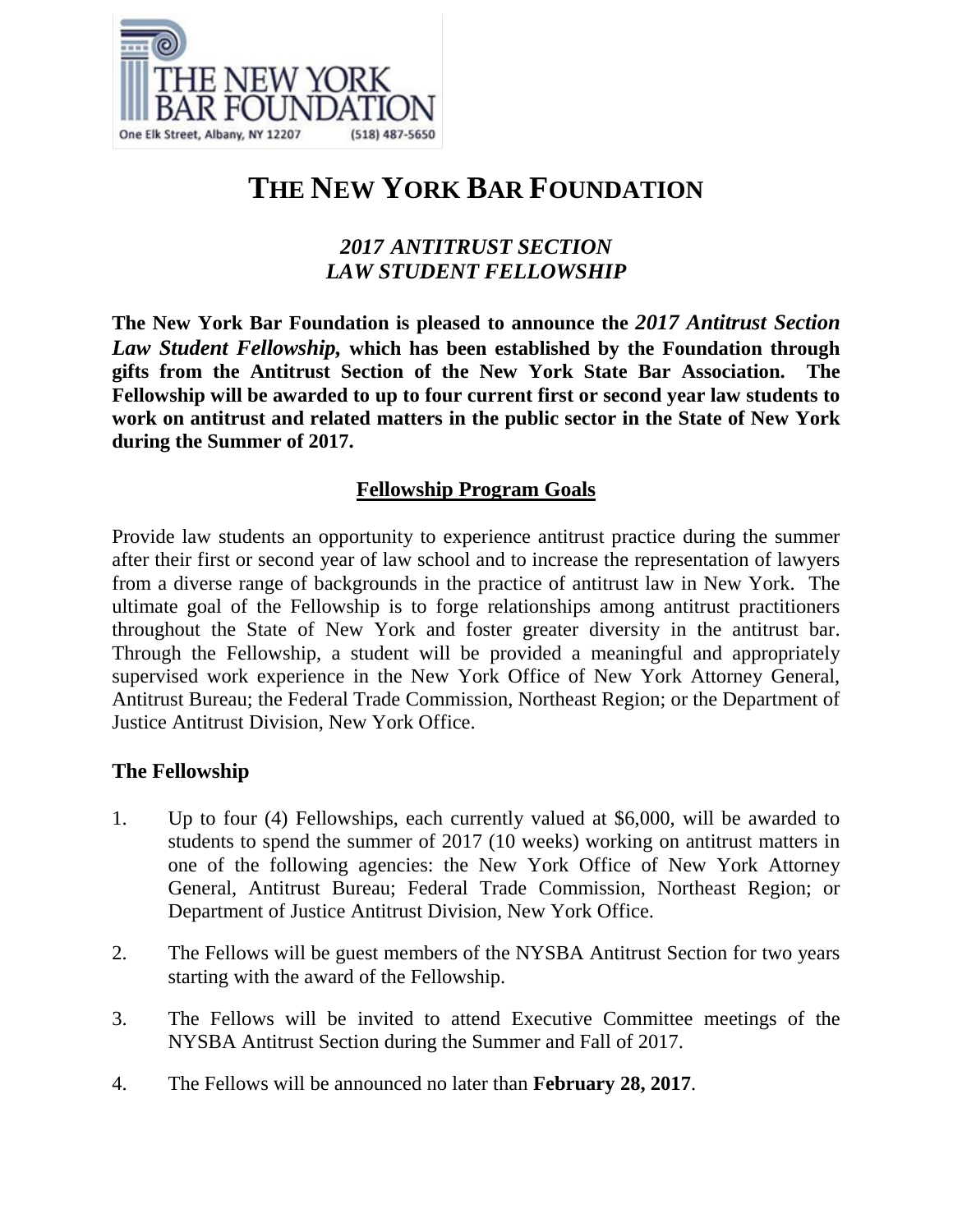## **Eligibility**

The Fellowship is open to all first-year (1L) and second-year (2L) students (as of the Fall 2016 semester) who are capable of fulfilling the requested work hours and responsibilities and meet the criteria under the heading "Judging" below.

## **Fellowship Length**

The Fellowship will take place during the summer of 2017 for a period of 10 weeks, between June and August 2017; the precise dates will be provided when the fellowship is awarded. The expected work requirement per week generally will be 35 to 40 hours.

## **Location of Fellowship**

The 2017 Fellowship will take place in one of the following agencies: the New York Office of New York Attorney General, Antitrust Bureau; Federal Trade Commission, Northeast Region; or Department of Justice Antitrust Division, New York Office. Fellowship finalists will be interviewed in New York City in early 2017.

## **Payment of Fellowship**

Each Fellow will receive \$3,000 at the start of the Fellowship with the remaining \$3,000 paid to each Fellow at the end of the Fellowship (no federal or state income taxes will be withheld and a 1099 will be issued to the student by January 31, 2018).

#### **Housing and Other Expenses**

Housing, transportation and all other expenses to participate in the Fellowship will be provided by the student. Finalists' costs of out of town travel to participate in interviews in New York City may be reimbursed.

#### **Fellowship Application Requirements**

#### **The applicant must submit the following:**

- 1. A completed application (application form below)
- 2. Cover letter of interest
- 3. Unofficial law school transcript (if available)
- 4. Unofficial undergraduate school transcript
- 5. Resume
- 6. Two letters of recommendation
- 7. One writing sample on any topic related to the law. The writing sample must be at least five pages but shall not exceed 10 typed pages doublespaced.

#### **Deadline**

All hard copy materials must be submitted by mail with a postmark on or before **January 11, 2017.**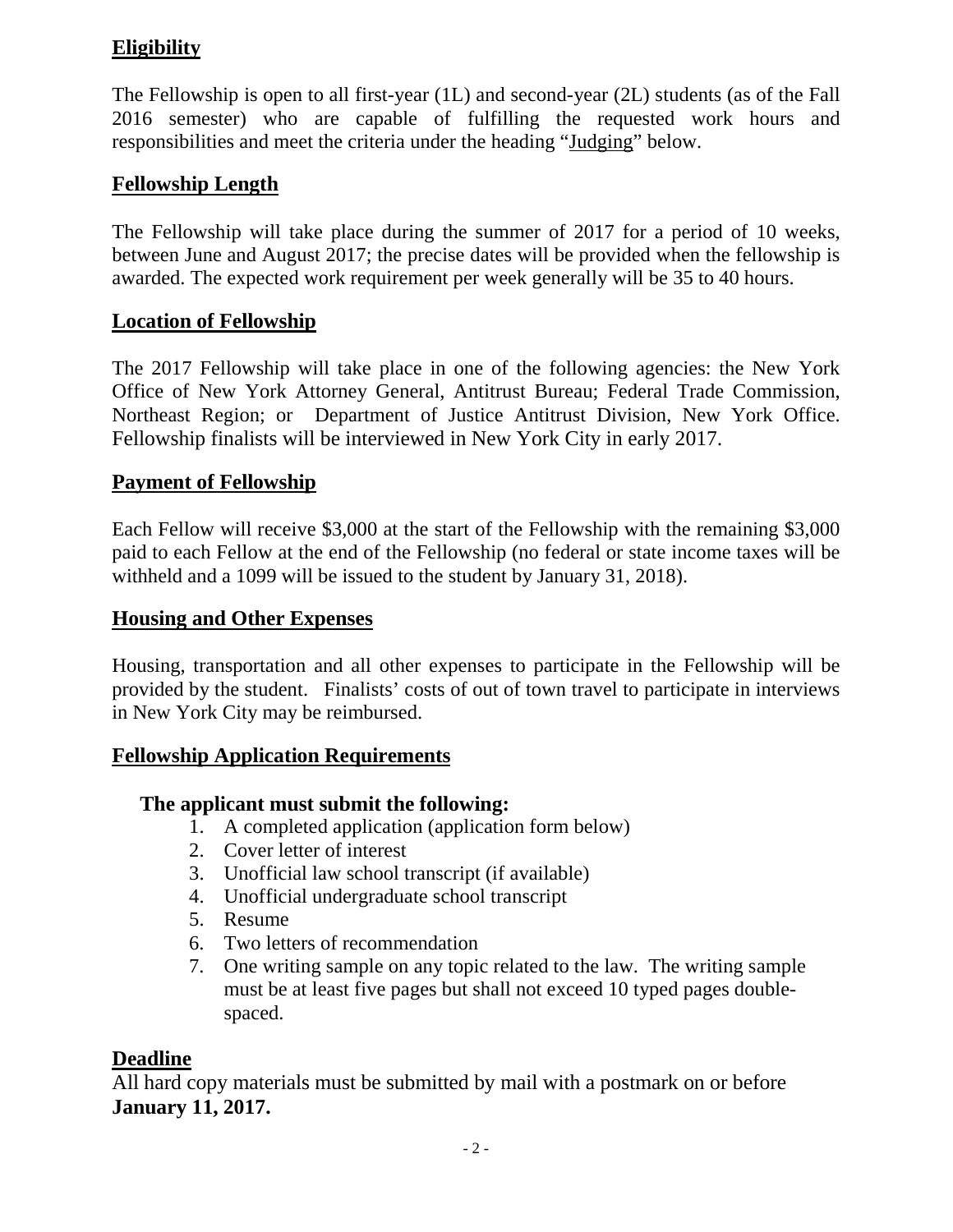## **Judging**

A Fellowship Committee will undertake a careful review of all applications for the Fellowship, and will consider the criteria below in evaluating each candidate. No single criterion or combination of criteria will be dispositive.

- 1. Content and quality of application materials.
- 2. Demonstrated interest in antitrust and/or consumer protection.
- 3. New York permanent residence or demonstrated intent to reside and practice law in New York following graduation from law school.
- 4. Diverse background (*e.g.*, Asian/Pacific Islander, Black/African American, Latino/a, LGBT, Native American/Alaska Native, Physically Disabled.)
- 5. Work experience.
- 6. Academic record.
- 7. Leadership experience.
- 8. Extracurricular activities and community service.
- 9. Quality of written expression.
- 10. Maturity, integrity and professionalism.
- 11. Any other relevant factors.

#### **Submission**

All materials must be submitted by mail with a postmark on or before **January 11, 2017.**

#### **Mail to:**

**ANTITRUST FELLOWSHIP THE NEW YORK BAR FOUNDATION ONE ELK STREET ALBANY, NY 12207**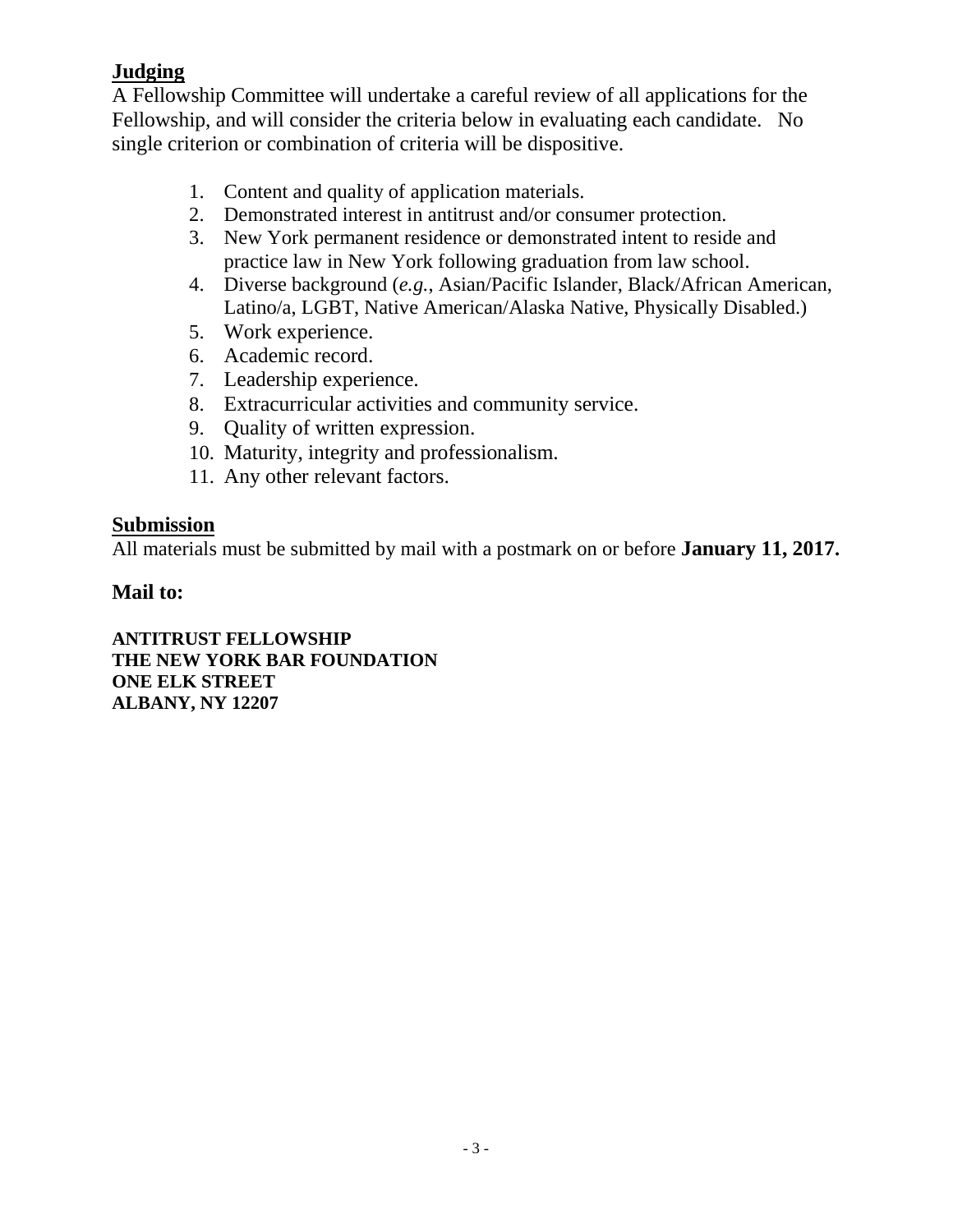# **2017 Antitrust Section Law Student Fellowship**

*Provided by The New York Bar Foundation through gifts from the Antitrust Section of the New York State Bar Association*

## APPLICATION FORM

|         | Name:                                                                                                                                                                                                                                            |  |  |  |  |
|---------|--------------------------------------------------------------------------------------------------------------------------------------------------------------------------------------------------------------------------------------------------|--|--|--|--|
|         | Permanent Address: The Second Second Second Second Second Second Second Second Second Second Second Second Second Second Second Second Second Second Second Second Second Second Second Second Second Second Second Second Sec                   |  |  |  |  |
|         |                                                                                                                                                                                                                                                  |  |  |  |  |
|         |                                                                                                                                                                                                                                                  |  |  |  |  |
|         | School Address: 2008 Contract and 2008 Contract and 2008 Contract and 2008 Contract and 2008 Contract and 2008 Contract and 2008 Contract and 2008 Contract and 2008 Contract and 2008 Contract and 2008 Contract and 2008 Con<br>(if different) |  |  |  |  |
|         |                                                                                                                                                                                                                                                  |  |  |  |  |
|         |                                                                                                                                                                                                                                                  |  |  |  |  |
| $\Box$  | Day student $\Box$ Evening student                                                                                                                                                                                                               |  |  |  |  |
|         | Year of Law School Study as of December 1, 2016: ________________________________                                                                                                                                                                |  |  |  |  |
|         | Please indicate membership in any of the following diversity groups:                                                                                                                                                                             |  |  |  |  |
| $\Box$  | Asian or Pacific Islander — person having origins in any of the Far East Countries,<br>South East Asia, the Indian subcontinent or the Pacific Islands                                                                                           |  |  |  |  |
| $\Box$  | <b>Black/African American</b>                                                                                                                                                                                                                    |  |  |  |  |
| $\Box$  | Latino/a — person of Mexican, Puerto Rican, Dominican, Cuban, Central or South<br>American origin                                                                                                                                                |  |  |  |  |
| $\perp$ | Lesbian Gay Bisexual or Transgendered                                                                                                                                                                                                            |  |  |  |  |
| $\Box$  | Native American or Alaskan native — person having origins in any of the original<br>peoples of America                                                                                                                                           |  |  |  |  |
| $\Box$  | <b>Physically Disabled</b>                                                                                                                                                                                                                       |  |  |  |  |
| $\perp$ |                                                                                                                                                                                                                                                  |  |  |  |  |
|         |                                                                                                                                                                                                                                                  |  |  |  |  |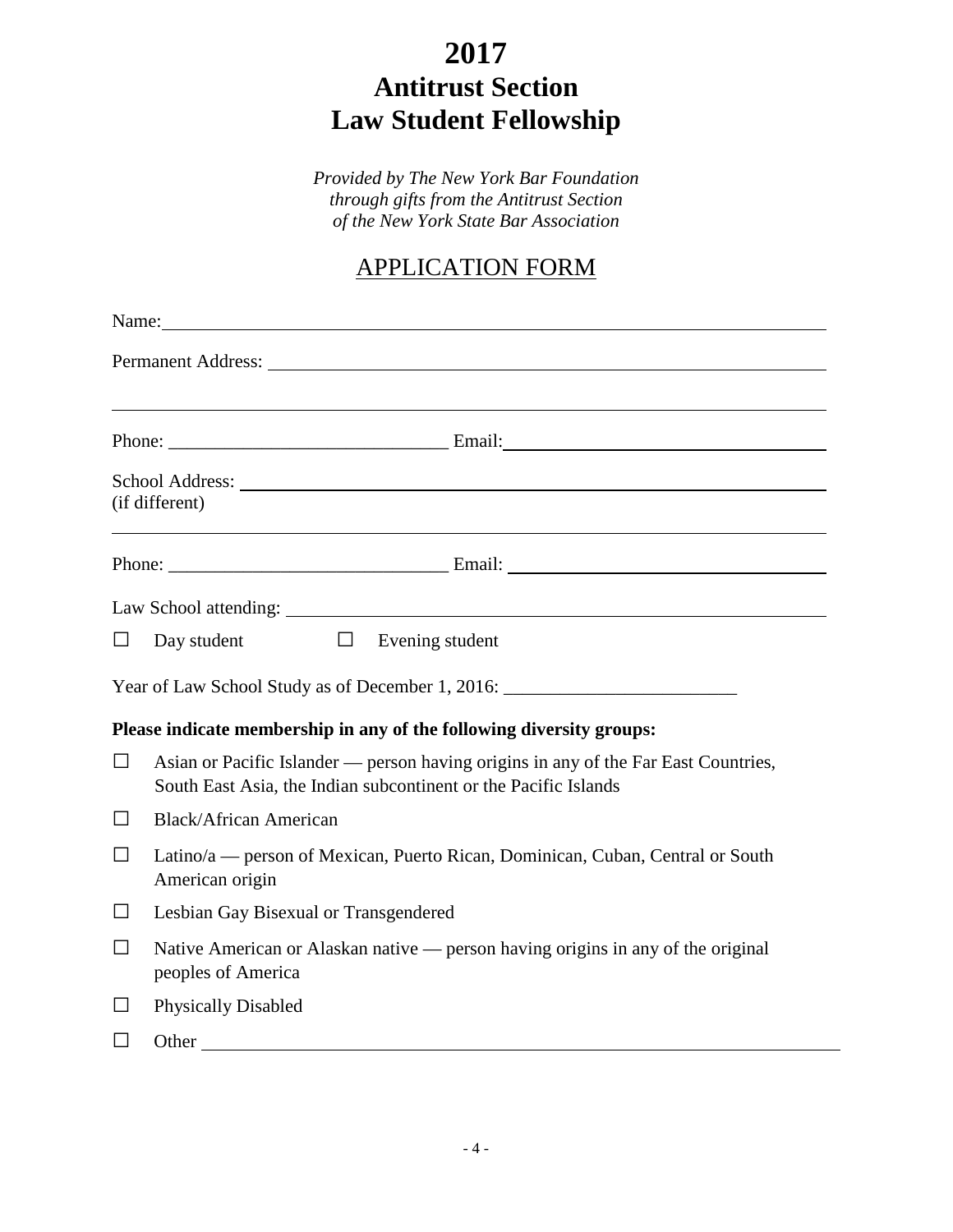#### **Prior Education**

| <b>College Name</b> | Address | Major | Attended | Degree |
|---------------------|---------|-------|----------|--------|
|                     |         |       |          |        |
|                     |         |       |          |        |
|                     |         |       |          |        |
|                     |         |       |          |        |
|                     |         |       |          |        |
|                     |         |       |          |        |

#### **Attach the following materials to this application:**

- 1. A cover letter which indicates your interest in the practice of antitrust and/or consumer protection law in New York and the receipt of this Fellowship.
- 2. An undergraduate school transcript. (Transcripts need not be official; finalists may be asked to provide official transcripts.)
- 3. If available, a law school transcript.
- 4. A resume describing your prior employment and other relevant activities and qualifications.
- 5. Two letters of recommendation. (These may be the same as used for law school applications.)
- 6. One writing sample on any topic related to the law. (Must be at least five but shall not exceed 10 double-spaced typewritten pages.)

**Application deadline:** All materials must be submitted by mail with a postmark on or before **January 11, 2017.**

**Mail applications to: ANTITRUST FELLOWSHIP THE NEW YORK BAR FOUNDATION ONE ELK STREET ALBANY, NY 12207**

\_\_\_\_\_\_\_\_\_\_\_\_\_\_\_\_\_\_\_\_\_\_\_\_\_\_\_\_\_\_\_\_\_\_\_\_\_\_\_\_\_\_

#### **Certification**

**I hereby certify that all of the statements contained and information provided in this application, and in the attachments hereto, are truthful, to the best of my knowledge, and that I meet the eligibility requirements for the 2017 Antitrust Section Law Student Fellowship.**

Applicant's Signature Date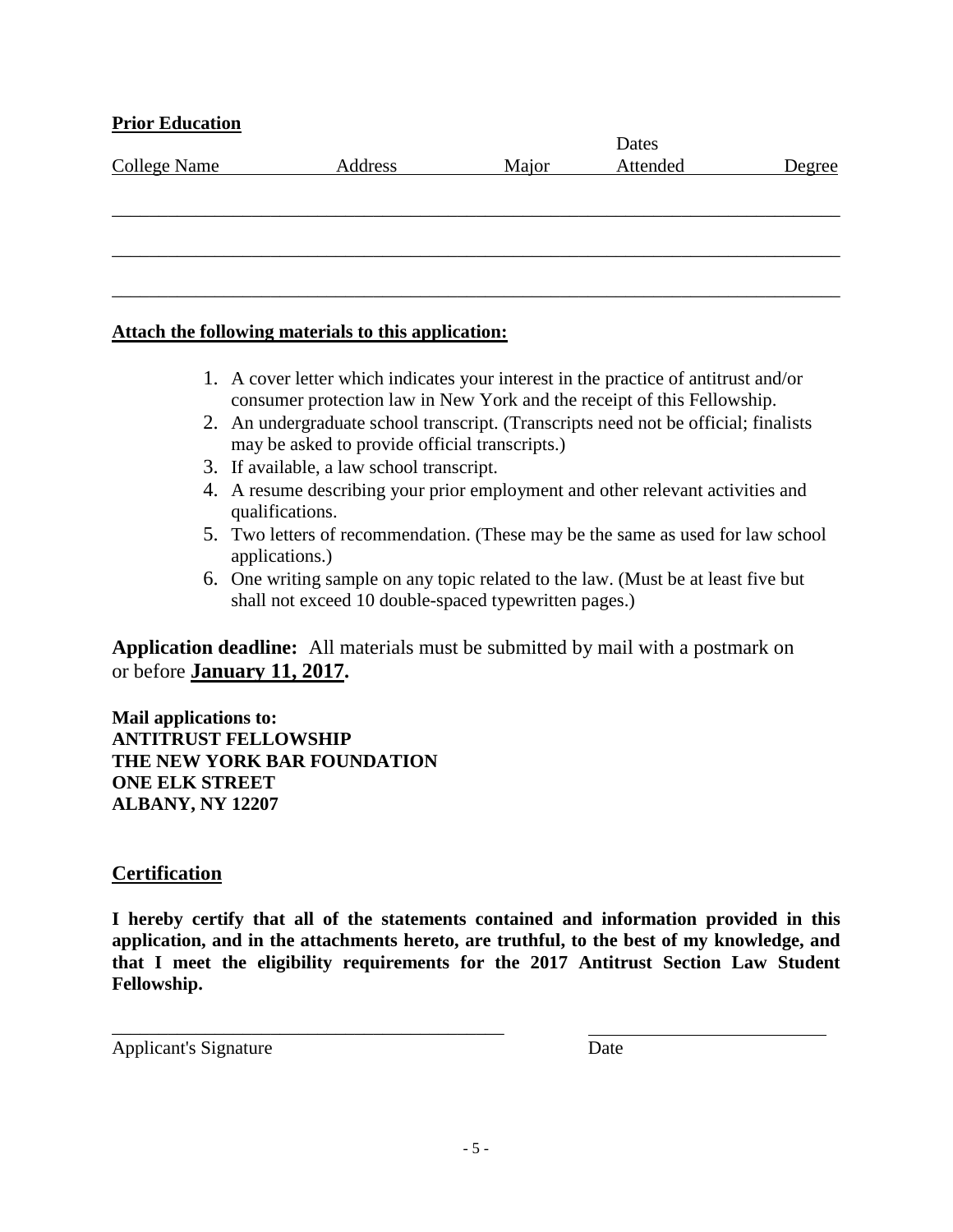#### **About the Antitrust Section of the New York Bar Association**

The Antitrust Law section provides a forum in which attorneys and law students can learn about and keep up with developments in competition law and complex litigation generally. The section covers not only U.S. national developments, but also international activity and New York State antitrust enforcement.

Section activities include (1) monthly meetings of the group's Executive Committee, (2) an annual day-long program and series of evening events, held each January in conjunction with the New York State Bar Association's annual meeting, and (3) special programs in the mid-summer and fall.

The Section also has six standing subcommittees, which focus on (1) diversity in the Section, (2) cartel and criminal practice, (3) class actions, (4) coordinated conduct (5) mergers, and (6) unilateral conduct. The subcommittees similarly hold regular meetings, special programs and brownbag discussions.

#### *Annual Meeting Events*:

The Section's annual meeting events consist of topical panels, presented during the day, followed by a reception, dinner and dessert buffet in the evening. The evening events are attended by roughly 350 persons, and the day events by about 100.

At the 2016 annual meeting, the keynote speaker was Dr. Ted Snyder, Dean of the Yale University School of Management. At the prior year's meeting, Bill Baer, Assistant Attorney General for the Antitrust Division of the DOJ was the featured dinner speaker. The daytime panels have covered a wide range of antitrust topics, including, recently, annual developments in antitrust law, role of an efficiency defense in merger litigation, antitrust issues associated with collegiate and professional sports, antitrust implications of financial benchmarking practices, and competition issues impacting the pharmaceutical industry.

#### *Other Section Activities*:

The Executive Committee's monthly meetings handle regular business, followed by a one-hour speaker's presentation. These monthly programs cover a wide-range of subjects, which recently have included the Second Circuit's recent decision in *U.S. v. American* Express; the resolution of the Apple E-Books litigation; antitrust implications of institutional investors holding positions in multiple competitors in the same industry; and other topics. Any Section member may attend these programs, either in person or by phone dial-in. Some of these programs offer CLE credit at no charge. The Section also sponsors a Summer merger program and a Fall program on varying topics, and periodically co-sponsors special programs.

The programs are open to Section members and non-members alike.

The Section also sponsors a yearly writing competition open to students at law schools located in New York, and to New York state residents in law schools outside the State. The student whose paper is selected as the winning entry receives a \$5000 award.